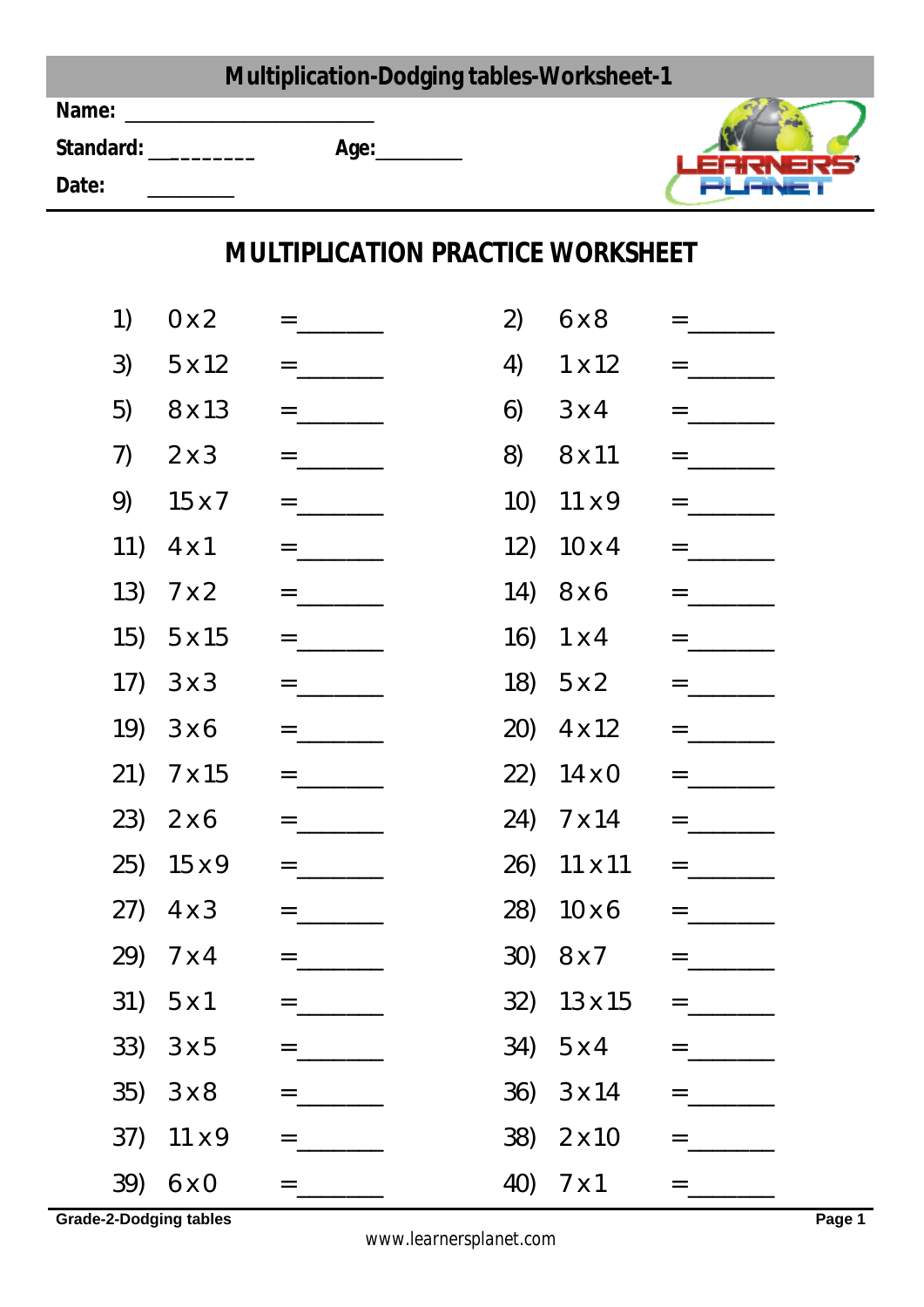|                      | <b>Multiplication-Dodging tables-Worksheet-1</b> |           |                |
|----------------------|--------------------------------------------------|-----------|----------------|
| Name:                |                                                  |           |                |
| Standard: __________ | Age:_________                                    |           |                |
| Date:                |                                                  |           |                |
|                      | <b>ANSWER KEY</b>                                |           |                |
| (1)                  | $\theta$                                         |           | $(21)$ 105     |
| (2)                  | 48                                               | (22)      | $\overline{0}$ |
| (3)                  | 60                                               | $(23)$ 12 |                |
| (4)                  | 12                                               | $(24)$ 98 |                |
| (5)                  | 104                                              |           | $(25)$ 135     |
| (6)                  | 12                                               |           | $(26)$ 121     |
| (7)                  | 6                                                | $(27)$ 12 |                |
| (8)                  | 88                                               | (28)      | 60             |
| (9)                  | 105                                              | (29)      | 28             |
| (10)                 | 99                                               | $(30)$ 56 |                |
| $(11)$ 4             |                                                  | (31) 5    |                |
| (12)                 | 40                                               |           | $(32)$ 195     |
| $(13)$ 14            |                                                  | (33) 15   |                |
| $(14)$ 48            |                                                  | $(34)$ 20 |                |
| $(15)$ 75            |                                                  | $(35)$ 24 |                |
| $(16)$ 4             |                                                  | $(36)$ 42 |                |
| (17)9                |                                                  | $(37)$ 99 |                |
| $(18)$ 10            |                                                  | $(38)$ 20 |                |
| $(19)$ 18            |                                                  | (39) 0    |                |
| $(20)$ 48            |                                                  | $(40)$ 7  |                |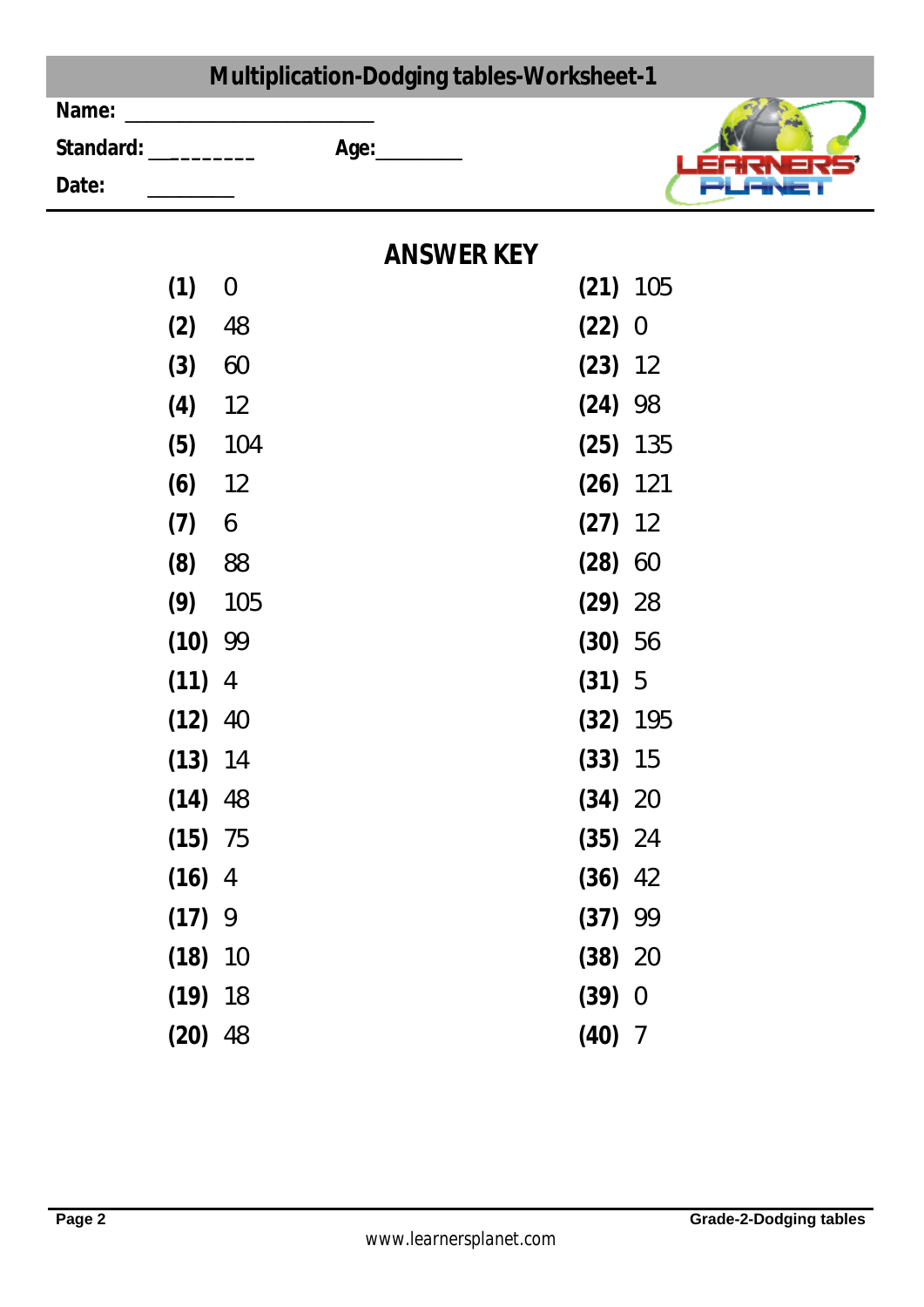| <b>Multiplication-Dodging tables-Worksheet-2</b> |  |                                          |    |                |                                                                                                                                                                                                                                                                                                                                                                                                                                                                                                                                                    |  |  |
|--------------------------------------------------|--|------------------------------------------|----|----------------|----------------------------------------------------------------------------------------------------------------------------------------------------------------------------------------------------------------------------------------------------------------------------------------------------------------------------------------------------------------------------------------------------------------------------------------------------------------------------------------------------------------------------------------------------|--|--|
| Date:                                            |  |                                          |    |                |                                                                                                                                                                                                                                                                                                                                                                                                                                                                                                                                                    |  |  |
|                                                  |  | <b>MULTIPLICATION PRACTICE WORKSHEET</b> |    |                |                                                                                                                                                                                                                                                                                                                                                                                                                                                                                                                                                    |  |  |
| 1)                                               |  | $12 \times 15$ =                         |    |                | 2) $13 \times 3 =$                                                                                                                                                                                                                                                                                                                                                                                                                                                                                                                                 |  |  |
| 3)                                               |  | $6 \times 5$ =                           |    |                | 4) $2 \times 10 =$                                                                                                                                                                                                                                                                                                                                                                                                                                                                                                                                 |  |  |
| 5)                                               |  |                                          | 6) | $12 \times 13$ | $\qquad \qquad \equiv \qquad \qquad \underbrace{\qquad \qquad }_{\qquad \qquad \cdots \qquad \qquad }% \qquad \qquad \underbrace{\qquad \qquad }_{\qquad \cdots \qquad \qquad }% \qquad \qquad \underbrace{\qquad \qquad }_{\qquad \cdots \qquad \qquad }% \qquad \qquad \underbrace{\qquad \qquad }_{\qquad \cdots \qquad \qquad }% \qquad \qquad \underbrace{\qquad \qquad }_{\qquad \cdots \qquad \qquad }% \qquad \qquad \underbrace{\qquad \qquad }_{\qquad \cdots \qquad \qquad }% \qquad \qquad \underbrace{\qquad \qquad }_{\qquad \cdots$ |  |  |
| 7)                                               |  |                                          | 8) | 7 x 1          |                                                                                                                                                                                                                                                                                                                                                                                                                                                                                                                                                    |  |  |
| 9)                                               |  | $11 \times 4 =$                          |    | 10) 6 x 11     | $=$ $\frac{1}{2}$ $\frac{1}{2}$ $\frac{1}{2}$ $\frac{1}{2}$ $\frac{1}{2}$ $\frac{1}{2}$ $\frac{1}{2}$ $\frac{1}{2}$ $\frac{1}{2}$ $\frac{1}{2}$ $\frac{1}{2}$ $\frac{1}{2}$ $\frac{1}{2}$ $\frac{1}{2}$ $\frac{1}{2}$ $\frac{1}{2}$ $\frac{1}{2}$ $\frac{1}{2}$ $\frac{1}{2}$ $\frac{1}{2}$ $\frac{1}{2}$ $\frac{1}{2$                                                                                                                                                                                                                             |  |  |
|                                                  |  |                                          |    |                |                                                                                                                                                                                                                                                                                                                                                                                                                                                                                                                                                    |  |  |
|                                                  |  | $13)$ 2 x 15 =                           |    |                | $14)$ $3 \times 7$ =                                                                                                                                                                                                                                                                                                                                                                                                                                                                                                                               |  |  |
|                                                  |  | $15)$ 7 x 8 =                            |    |                | 16) $13 \times 12 =$                                                                                                                                                                                                                                                                                                                                                                                                                                                                                                                               |  |  |
|                                                  |  | $17)$ $14 \times 0$ =                    |    |                | 18) $15 \times 4 =$ _______________                                                                                                                                                                                                                                                                                                                                                                                                                                                                                                                |  |  |
|                                                  |  | $(19)$ 9 x 6 =                           |    |                | 20) $4 \times 11$ =                                                                                                                                                                                                                                                                                                                                                                                                                                                                                                                                |  |  |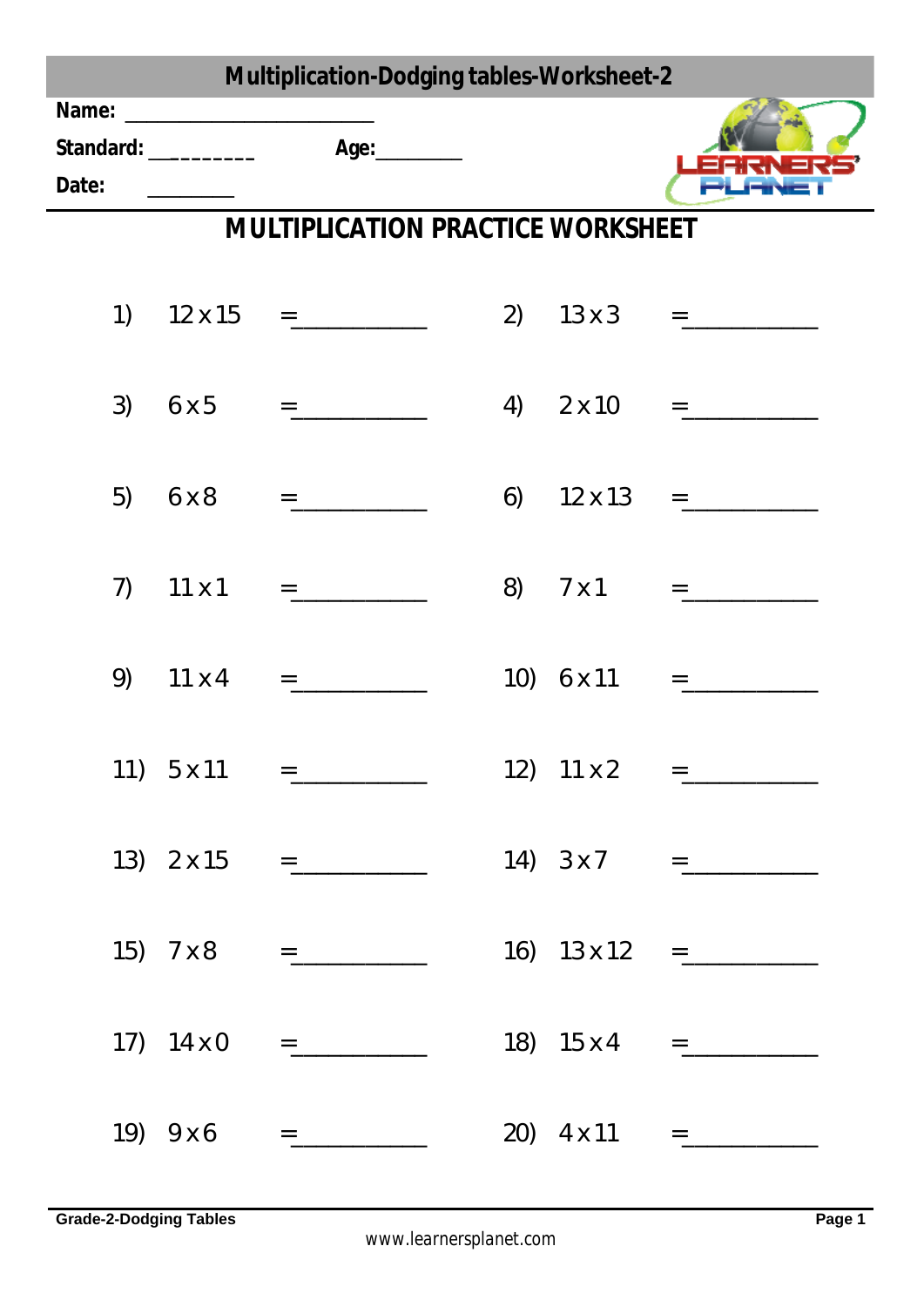|       |                                       | Multiplication-Dodging tables-Worksheet-2 |                                   |  |           |            |  |
|-------|---------------------------------------|-------------------------------------------|-----------------------------------|--|-----------|------------|--|
| Name: |                                       |                                           |                                   |  |           |            |  |
|       |                                       |                                           | Standard: ___________ Age: ______ |  |           |            |  |
| Date: | <u> 1999 - Jan Barnett, politik e</u> |                                           |                                   |  |           |            |  |
|       |                                       |                                           | <b>ANSWER KEY</b>                 |  |           |            |  |
|       | (1)                                   | 180                                       |                                   |  | (11) 55   |            |  |
|       | (2)                                   | 39                                        |                                   |  | $(12)$ 22 |            |  |
|       | (3)                                   | 30                                        |                                   |  | (13) 30   |            |  |
|       | (4)                                   | 20                                        |                                   |  | $(14)$ 21 |            |  |
|       | (5)                                   | 48                                        |                                   |  | (15) 56   |            |  |
|       | (6)                                   | 156                                       |                                   |  |           | $(16)$ 156 |  |
|       | $(7)$ 11                              |                                           |                                   |  | (17) 0    |            |  |
|       | (8) 7                                 |                                           |                                   |  | (18) 60   |            |  |
|       | $(9)$ 44                              |                                           |                                   |  | (19) 54   |            |  |
|       | $(10)$ 66                             |                                           |                                   |  | $(20)$ 44 |            |  |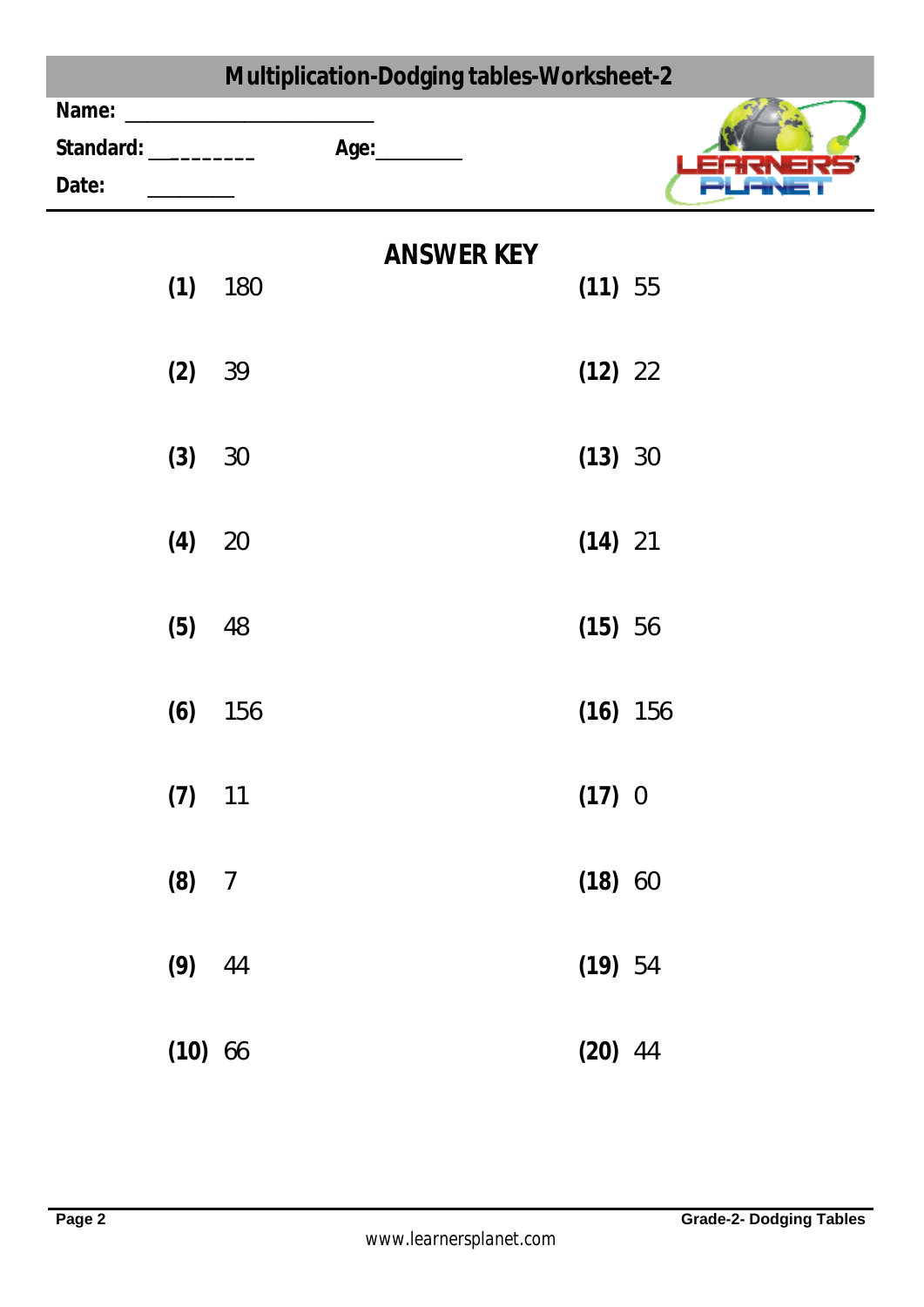|       |                    | <b>Multiplication-Dodging tables-Worksheet-3</b>                                              |      |                    |                                                                                                                                                                                                                                                                                                                                                                                                                                                                                                                                                                                   |
|-------|--------------------|-----------------------------------------------------------------------------------------------|------|--------------------|-----------------------------------------------------------------------------------------------------------------------------------------------------------------------------------------------------------------------------------------------------------------------------------------------------------------------------------------------------------------------------------------------------------------------------------------------------------------------------------------------------------------------------------------------------------------------------------|
|       |                    |                                                                                               |      |                    |                                                                                                                                                                                                                                                                                                                                                                                                                                                                                                                                                                                   |
| Date: |                    |                                                                                               |      |                    |                                                                                                                                                                                                                                                                                                                                                                                                                                                                                                                                                                                   |
|       |                    | <b>MULTIPLICATION PRACTICE WORKSHEET</b>                                                      |      |                    |                                                                                                                                                                                                                                                                                                                                                                                                                                                                                                                                                                                   |
|       |                    |                                                                                               |      |                    |                                                                                                                                                                                                                                                                                                                                                                                                                                                                                                                                                                                   |
| 1)    | 2x7                | = <u>________________</u>                                                                     | 2)   | 5x8                | $=$ $\frac{1}{2}$ $\frac{1}{2}$ $\frac{1}{2}$ $\frac{1}{2}$ $\frac{1}{2}$ $\frac{1}{2}$ $\frac{1}{2}$ $\frac{1}{2}$ $\frac{1}{2}$ $\frac{1}{2}$ $\frac{1}{2}$ $\frac{1}{2}$ $\frac{1}{2}$ $\frac{1}{2}$ $\frac{1}{2}$ $\frac{1}{2}$ $\frac{1}{2}$ $\frac{1}{2}$ $\frac{1}{2}$ $\frac{1}{2}$ $\frac{1}{2}$ $\frac{1}{2$                                                                                                                                                                                                                                                            |
| 3)    | $12 \times 0$      | $=$ ___________________                                                                       | 4)   | 14x5               | $=$                                                                                                                                                                                                                                                                                                                                                                                                                                                                                                                                                                               |
| 5)    | 2x0                | $= \underbrace{\qquad \qquad }_{\qquad \qquad }=\underbrace{\qquad \qquad }_{\qquad \qquad }$ | 6)   | 11x2               | $= \underbrace{\qquad \qquad }_{\qquad \qquad \qquad \qquad }=\underbrace{\qquad \qquad }_{\qquad \qquad \qquad }$                                                                                                                                                                                                                                                                                                                                                                                                                                                                |
| 7)    | 7x5                | = <u>_______________</u>                                                                      | 8)   | $10 \times 7$      | = <u>________________</u>                                                                                                                                                                                                                                                                                                                                                                                                                                                                                                                                                         |
| 9)    | 2x6                | $=$ <u>______________</u>                                                                     | 10)  | 0 x 9              | $= \underbrace{\qquad \qquad }_{\textbf{1}}\!\!\!\! \underbrace{\qquad \qquad }_{\textbf{2}}\!\!\!\! \underbrace{\qquad \qquad }_{\textbf{3}}\!\!\!\! \underbrace{\qquad \qquad }_{\textbf{4}}\!\!\!\! \underbrace{\qquad \qquad }_{\textbf{5}}\!\!\!\! \underbrace{\qquad \qquad }_{\textbf{6}}\!\!\!\! \underbrace{\qquad \qquad }_{\textbf{5}}\!\!\!\! \underbrace{\qquad \qquad }_{\textbf{6}}\!\!\!\! \underbrace{\qquad \qquad }_{\textbf{7}}\!\!\!\! \underbrace{\qquad \qquad }_{\textbf{8}}\!\!\!\$                                                                      |
| 11)   | 12x9               |                                                                                               |      | 12) $5x2$          | <u> = __________________</u>                                                                                                                                                                                                                                                                                                                                                                                                                                                                                                                                                      |
| 13)   | 2x9                | $=$ <u>______________</u>                                                                     | (14) | 2x9                | $=$ $\frac{1}{2}$ $\frac{1}{2}$ $\frac{1}{2}$ $\frac{1}{2}$ $\frac{1}{2}$ $\frac{1}{2}$ $\frac{1}{2}$ $\frac{1}{2}$ $\frac{1}{2}$ $\frac{1}{2}$ $\frac{1}{2}$ $\frac{1}{2}$ $\frac{1}{2}$ $\frac{1}{2}$ $\frac{1}{2}$ $\frac{1}{2}$ $\frac{1}{2}$ $\frac{1}{2}$ $\frac{1}{2}$ $\frac{1}{2}$ $\frac{1}{2}$ $\frac{1}{2$                                                                                                                                                                                                                                                            |
| 15)   | $7 \times 4$       | $=$ <u>_______________</u>                                                                    |      | 16) $1 \times 4$   | = ___________                                                                                                                                                                                                                                                                                                                                                                                                                                                                                                                                                                     |
|       | 17) $3x2$          |                                                                                               |      | 18) $7 \times 2$   | $=$ $\frac{1}{2}$ $\frac{1}{2}$ $\frac{1}{2}$ $\frac{1}{2}$ $\frac{1}{2}$ $\frac{1}{2}$ $\frac{1}{2}$ $\frac{1}{2}$ $\frac{1}{2}$ $\frac{1}{2}$ $\frac{1}{2}$ $\frac{1}{2}$ $\frac{1}{2}$ $\frac{1}{2}$ $\frac{1}{2}$ $\frac{1}{2}$ $\frac{1}{2}$ $\frac{1}{2}$ $\frac{1}{2}$ $\frac{1}{2}$ $\frac{1}{2}$ $\frac{1}{2$                                                                                                                                                                                                                                                            |
| 19)   | $13 \times 4$      | $\equiv$ and the set of the set of $\sim$                                                     | 20)  | 1x9                | $\equiv$ and the set of the set of the set of $\sim$                                                                                                                                                                                                                                                                                                                                                                                                                                                                                                                              |
|       | 21) $3 \times 8$   |                                                                                               |      | 22) $11 \times 0$  | = ____________________                                                                                                                                                                                                                                                                                                                                                                                                                                                                                                                                                            |
|       | 23) $7 \times 3$   | $=$                                                                                           |      | 24) $11 \times 5$  |                                                                                                                                                                                                                                                                                                                                                                                                                                                                                                                                                                                   |
|       | $25)$ $3 \times 1$ | $=$ ___________________                                                                       |      | $26)$ $2 \times 3$ | $=$ $\frac{1}{2}$ $\frac{1}{2}$ $\frac{1}{2}$ $\frac{1}{2}$ $\frac{1}{2}$ $\frac{1}{2}$ $\frac{1}{2}$ $\frac{1}{2}$ $\frac{1}{2}$ $\frac{1}{2}$ $\frac{1}{2}$ $\frac{1}{2}$ $\frac{1}{2}$ $\frac{1}{2}$ $\frac{1}{2}$ $\frac{1}{2}$ $\frac{1}{2}$ $\frac{1}{2}$ $\frac{1}{2}$ $\frac{1}{2}$ $\frac{1}{2}$ $\frac{1}{2$                                                                                                                                                                                                                                                            |
|       | 27) $13 \times 3$  | = ________________                                                                            |      | 28) 6 x 6          | $=$ $\frac{1}{2}$ $\frac{1}{2}$ $\frac{1}{2}$ $\frac{1}{2}$ $\frac{1}{2}$ $\frac{1}{2}$ $\frac{1}{2}$ $\frac{1}{2}$ $\frac{1}{2}$ $\frac{1}{2}$ $\frac{1}{2}$ $\frac{1}{2}$ $\frac{1}{2}$ $\frac{1}{2}$ $\frac{1}{2}$ $\frac{1}{2}$ $\frac{1}{2}$ $\frac{1}{2}$ $\frac{1}{2}$ $\frac{1}{2}$ $\frac{1}{2}$ $\frac{1}{2$                                                                                                                                                                                                                                                            |
|       | 29) $4 \times 3$   | $=$ ___________________                                                                       |      | 30) $3 \times 3$   |                                                                                                                                                                                                                                                                                                                                                                                                                                                                                                                                                                                   |
|       | 31) $8 \times 8$   |                                                                                               |      | 32) $2 \times 8$   |                                                                                                                                                                                                                                                                                                                                                                                                                                                                                                                                                                                   |
|       | 33) 14 x 6         |                                                                                               |      | 34) $7 \times 0$   |                                                                                                                                                                                                                                                                                                                                                                                                                                                                                                                                                                                   |
|       | 35) $13 \times 2$  | = _____________                                                                               |      | 36) $12 \times 3$  |                                                                                                                                                                                                                                                                                                                                                                                                                                                                                                                                                                                   |
|       | 37) $0 \times 8$   |                                                                                               |      | 38) $13 \times 4$  |                                                                                                                                                                                                                                                                                                                                                                                                                                                                                                                                                                                   |
|       | 39) $9x7$          |                                                                                               |      | 40) 12 x 9         | $= \; \underline{\hspace{1cm}} \; \underline{\hspace{1cm}} \; \underline{\hspace{1cm}} \; \underline{\hspace{1cm}} \; \underline{\hspace{1cm}} \; \underline{\hspace{1cm}} \; \underline{\hspace{1cm}} \; \underline{\hspace{1cm}} \; \underline{\hspace{1cm}} \; \underline{\hspace{1cm}} \; \underline{\hspace{1cm}} \; \underline{\hspace{1cm}} \; \underline{\hspace{1cm}} \; \underline{\hspace{1cm}} \; \underline{\hspace{1cm}} \; \underline{\hspace{1cm}} \; \underline{\hspace{1cm}} \; \underline{\hspace{1cm}} \; \underline{\hspace{1cm}} \; \underline{\hspace{1cm$ |

**Grade-2-Dodging Tables** Page 1